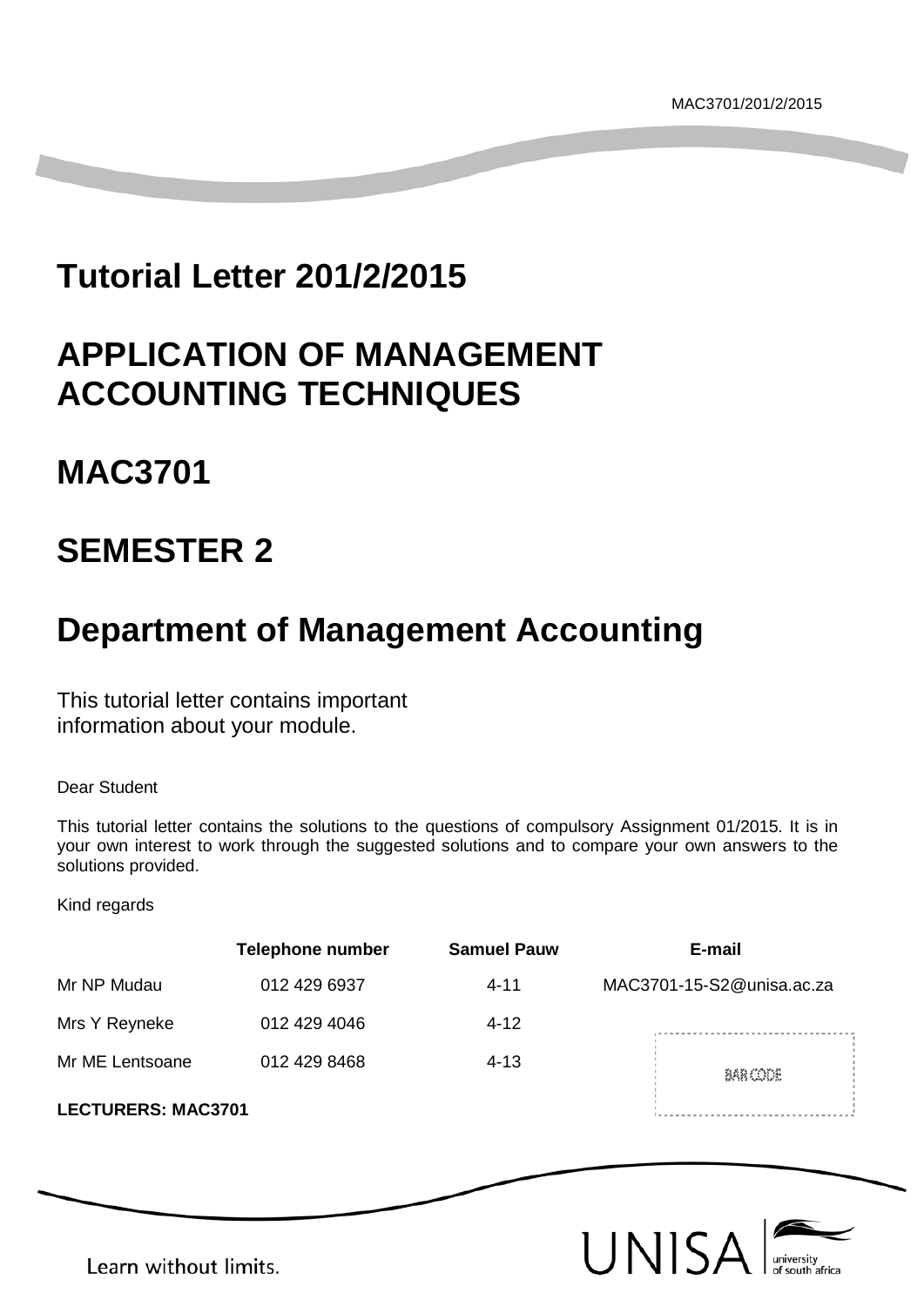**It is important and in your own best interest that you have access to myUnisa to visit the MAC3701 site on a regular basis, as we will post important announcements (including additional notes and tips for assignment questions) from time to time.**

#### **QUESTION 1**

**Economic order quantity (EOQ)**



 $= 1$  217,16 boards

≈ 1 218 boards (rounded up)

## **Option (2) is therefore correct.**



Insurance costs on the pine boards are part of inventory holding costs and should therefore be included in the denominator. For a detailed explanation on what holding cost is made up of, refer to Drury,  $9^{th}$  Edition, page 654 (Drury,  $8^{th}$  Edition, page 634).

Take note that the number of boards has been rounded up. We always **round up** when determining the EOQ. The principle of rounding up is applied in order to get a whole number of units and to ensure that the full annual demand is met. If the figure was rounded down, it could possibly result in the company not being able to meet the annual demand for the wooden chairs at all times.

# **QUESTION 2**

Holding cost = (Average inventory level + Safety inventory) x Annual holding cost per unit

- $=$  (EOQ/2 + Safety inventory) x Annual holding cost per unit
- $=$  (1 218/2 + 20) x R5,40
- $= (609 + 20) \times R5,40$
- $= 629 \times R5,40$
- $=$  R3 396.60

**Option (3) is therefore correct.**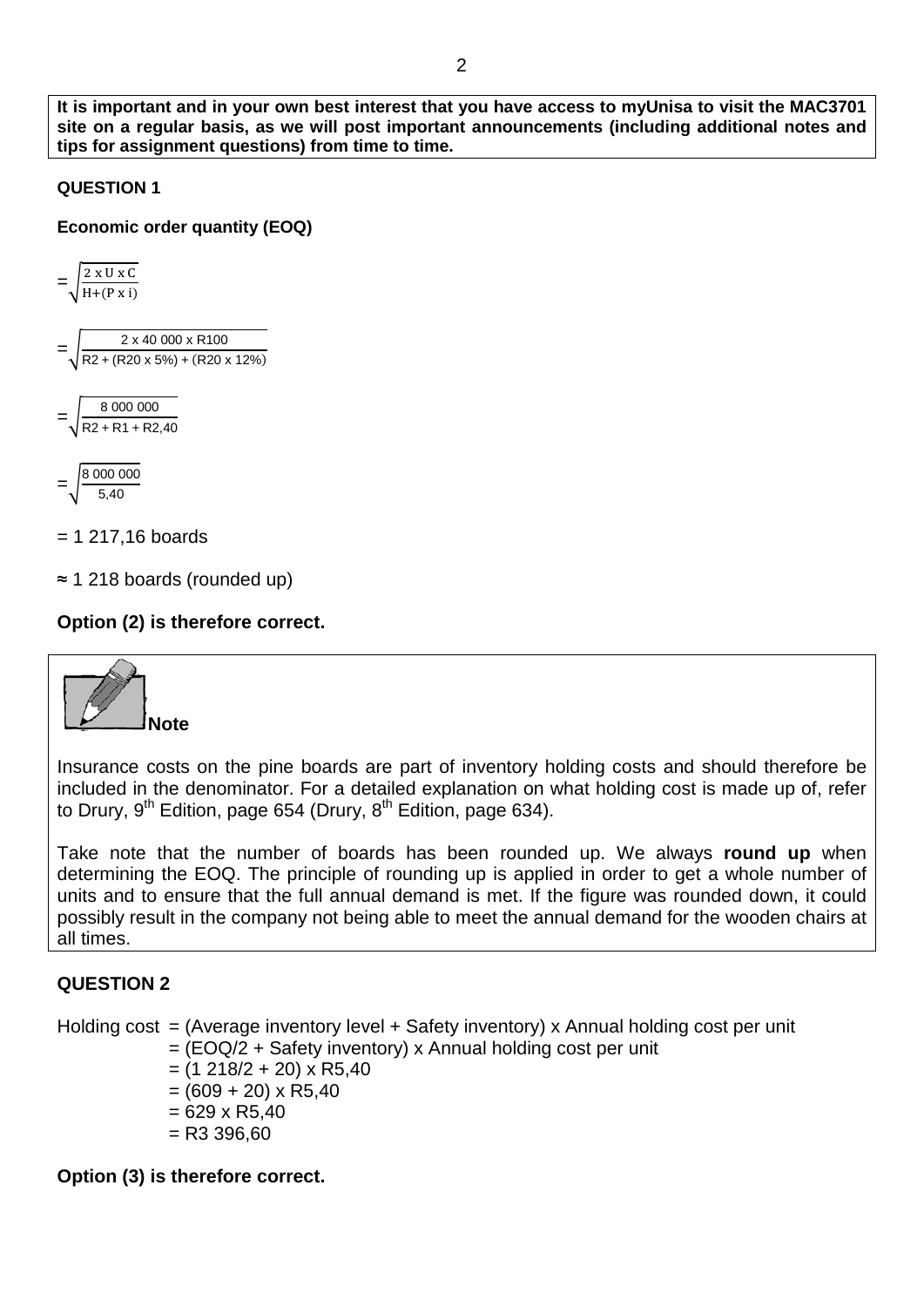

The annual holding cost is calculated on average inventory (assuming that holding costs are constant per unit) and on the safety inventory level.

Safety inventory are held to provide a cushion against running out of inventory because of fluctuations in demand. It is assumed that safety inventory is maintained throughout the period. The average inventory in terms of safety inventory will therefore be equal to the total of the safety inventory.

Refer to Drury, 9<sup>th</sup> Edition, page 656 (Drury, 8<sup>th</sup> Edition, page 636) for a further explanation of the formula method and to Drury, 9<sup>th</sup> Edition, page 660 to 662 (Drury, 8<sup>th</sup> Edition, pages 640 to 642) for a further explanation of safety inventory.

**R**

#### **QUESTION 3**

| <b>Total costs</b>                    | R770 408 |
|---------------------------------------|----------|
| Additional storage (R300 x 12)        | 3600     |
| Holding cost (refer to $\odot$ below) | 2808     |
| Ordering cost (40 x R100)             | 4 000    |
| Unit cost (40 000 boards x R19)       | 760 000  |
|                                       |          |

#### **Notes**

 $\odot$  Holding cost = (Average inventory level + Safety inventory) x Annual holding cost per unit

 $=$  ((Annual demand/orders) / 2 + Safety inventory) x Annual holding cost per unit))

 $= ((40 000/40) / 2 + 20) \times R5,40$ 

- $= (1 000 / 2 + 20) \times R5,40$
- $= 520 \times R5,40$
- $= R2 808$

#### **Option (4) is therefore correct.**

## **QUESTION 4**

#### **EOQ Total costs**

| R           |
|-------------|
| 800 000,00  |
|             |
|             |
| 3 300,00    |
| 3 396,60    |
| 0.00        |
| R806 696,60 |
|             |

The total savings if the special order is accepted are: = EOQ total costs – Special order total costs

 $=$  R806 696,60 – R770 408

 $=$  R36 288.60

**Option (1) is therefore correct.**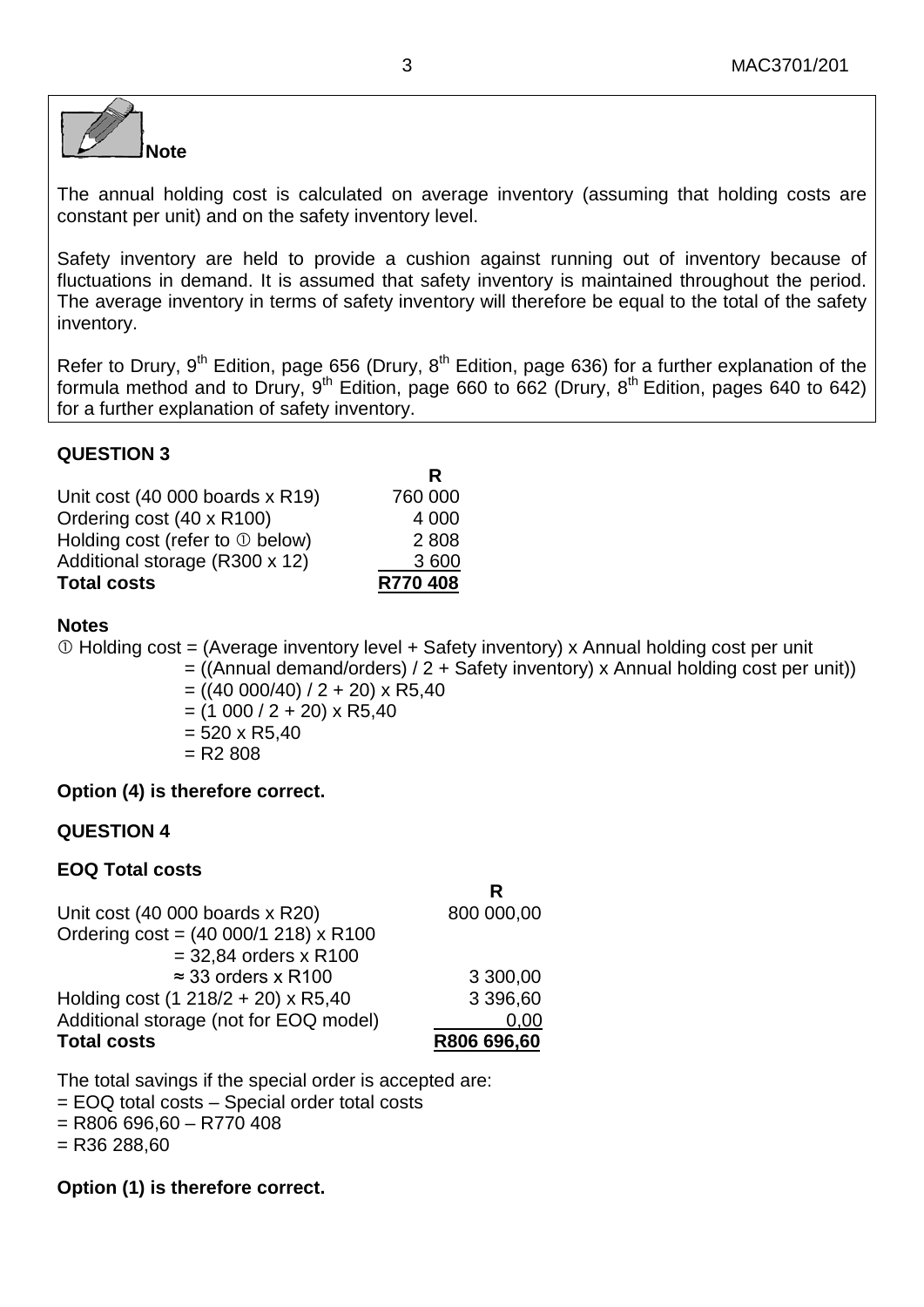

Remember that it is not possible to place "half an order" or a partial order – you place an order or you do not. The ordering cost should therefore be multiplied by a (full round number (integer)) number of orders, and therefore, 32,84 orders were rounded up to 33 orders.

# **CALCULATIONS FOR QUESTION 5 TO 8**

|                                 | <b>Departments</b>          |                             |                             | <b>Total</b> |  |
|---------------------------------|-----------------------------|-----------------------------|-----------------------------|--------------|--|
|                                 | <b>Clothes</b>              | <b>Bags</b>                 | <b>Bedding</b>              |              |  |
|                                 | R                           | R                           | R                           | R            |  |
| <b>Sales</b>                    | 3 000 000                   | 1 000 000                   | 2 000 000                   | 6 000 000    |  |
| Less: Cost of sales             | 2 200 000                   | 600 000                     | 900 000                     | 3700000      |  |
| Less: Variable costs            | 20 000                      | 30 000                      | 40 000                      | 90 000       |  |
|                                 | 780 000                     | 370 000                     | 1 060 000                   | 2 210 000    |  |
| Less: Overheads                 | 223 400                     | 169 300                     | 207 300                     | 600 000      |  |
| Administrative costs            | 75 000                      | 55 000                      | 80 000                      | 210 000      |  |
|                                 | 15 000/42 000<br>x R210 000 | 11 000/42 000<br>x R210 000 | 16 000/42 000<br>x R210 000 |              |  |
| Material handling costs         | 78 000                      | 36 000                      | 66 000                      | 180 000      |  |
|                                 | 13 000/30 000<br>x R180 000 | 6 000/30 000<br>x R180 000  | 11 000/30 000<br>x R180 000 |              |  |
| Marketing costs                 | 50 000                      | 67 500                      | 32 500                      | 150 000      |  |
|                                 | 20/60<br>x R150 000         | 27/60<br>x R150 000         | 13/60<br>x R150 000         |              |  |
|                                 |                             |                             |                             |              |  |
| <b>Building insurance costs</b> | 20 400<br>8 500/25 000      | 10 800<br>4 500/25 000      | 28 800<br>12 000/25 000     | 60 000       |  |
|                                 | x R60 000                   | x R60 000                   | x R60 000                   |              |  |
| <b>Profit</b>                   | R556 600                    | R200700                     | R852700                     | R1 610 000   |  |

Although this question did not require you to calculate an activity rate, the activity rate can be calculated by dividing the activity cost by the cost driver volume (for example, number of units sold). Multiplying the activity rate by the cost driver volume will also calculate the allocated amount.

| <b>Activities</b>               | <b>Activity costs</b> | <b>Cost driver</b><br>volumes | <b>Activity rates</b> |
|---------------------------------|-----------------------|-------------------------------|-----------------------|
| Administrative costs            | 210 000               | 42 000                        | R5 per unit           |
| Material handling costs         | 180 000               | 30 000                        | R6 per order          |
| Marketing costs                 | 150 000               | 60                            | R2 500 per client     |
| <b>Building insurance costs</b> | 60 000                | 25 000                        | R2,40 per $m2$        |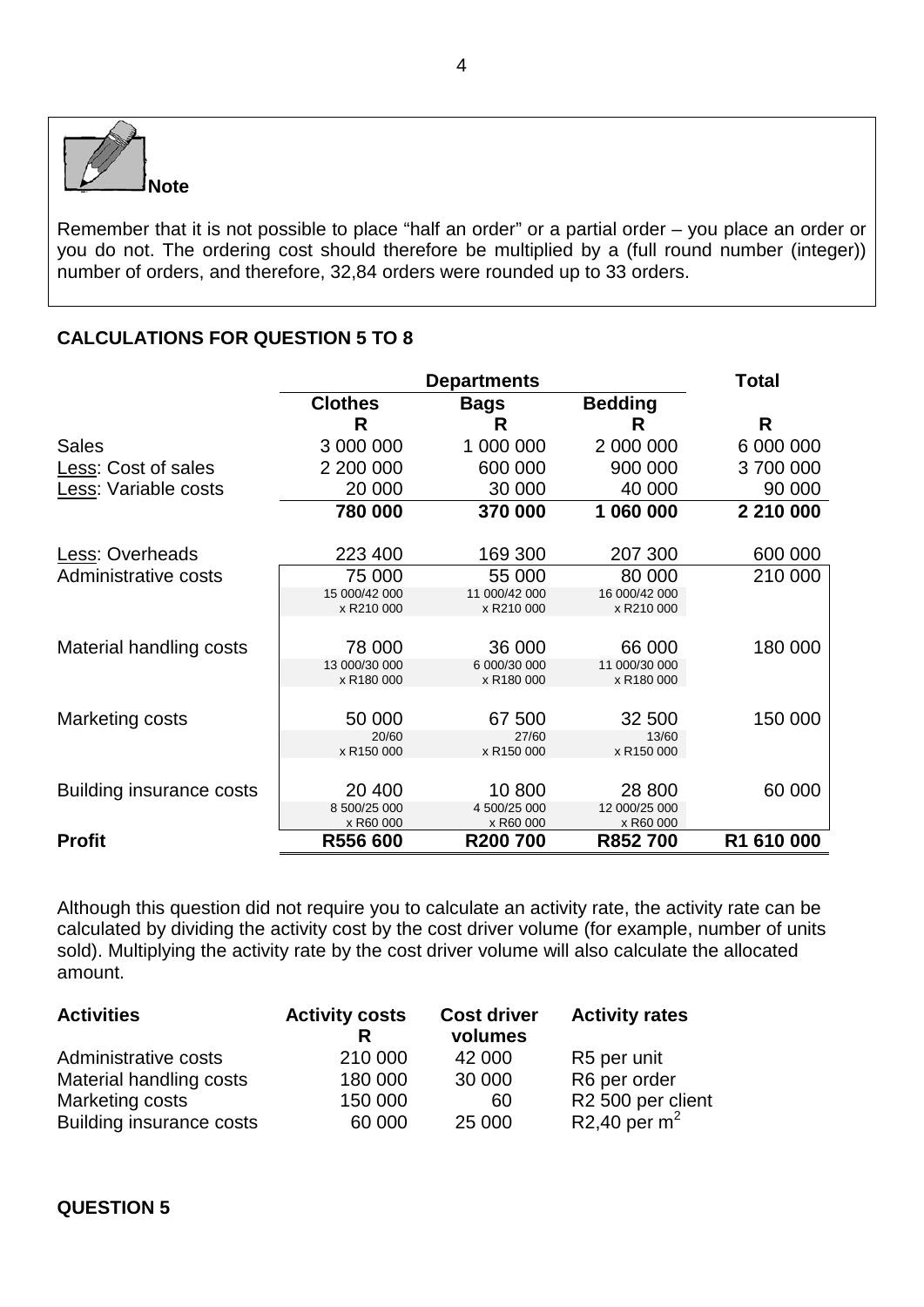Refer to the calculations above.

The total marketing costs allocated to the Bags department according to the activity-based costing (ABC) method are R67 500.

#### **Option (3) is therefore correct.**

#### **QUESTION 6**

Refer to the calculations above.

The profit for the Bedding department according to the ABC method is R852 700.

#### **Option (4) is therefore correct.**

#### **QUESTION 7**

Refer to the calculations above.

The total other costs for the Bags department according to the ABC method is R169 300.

#### **Option (4) is therefore correct.**

#### **QUESTION 8**

Refer to the calculations above.

The total profit of the Clothes department according to the ABC method is R556 600.

#### **Option (2) is therefore correct.**



Activity-based costing (ABC) assumes that activities cause or drive the cost and that products/services are created by activities. The allocation of costs is therefore based on the utilisation of activities. The purpose of ABC is to allocate cost based on the cause of the cost.

#### **Certain situations are particularly appropriate for the use of ABC:**

- Organisations with large amounts of overhead costs not driven by production volume.
- Organisations with a diverse range of products.
- Intense global competition, with pressure on prices and quality.
- Low information costs that are already computerised.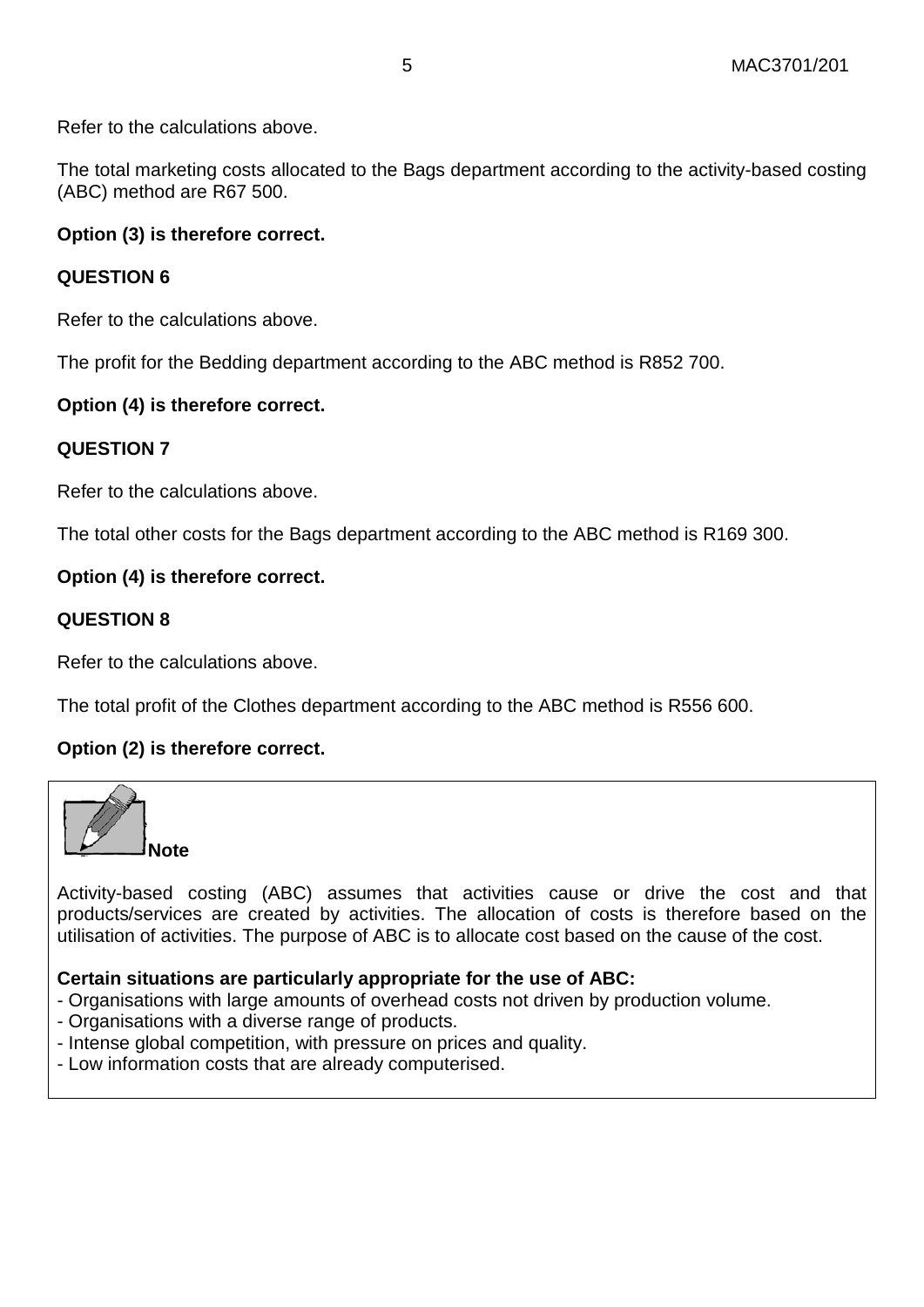## **Advantages of the ABC method**

- More accurate pricing decisions can be taken if costs are used to set prices. It enables the company to concentrate on a more profitable mix of products.
- Cost cutting (eliminating activities that do not add value) is possible.
- Activity-based budgeting can be used in conjunction with ABC.
- Performance measurement can be carried out in more detail owing to the extensive research required to implement ABC.
- The business process can be redesigned if inadequacies are identified in ABC research.
- ABC recognises the complexity of manufacturing and its multiple cost drivers, and helps with cost management.
- ABC facilitates a good understanding of what drives overhead costs.
- Better informed decisions can be made regarding the allocation of resources to activities and products.
- ABC is concerned with all overhead costs, including non-factory-floor activities such as product design and quality control.
- By controlling the incidence of the cost driver, the level of cost can be controlled, which can enhance the overall profitability of the company.
- ABC can be used in conjunction with customer profitability analysis where costs are driven by customers.
- ABC helps identify activities that do not add value and highlights inefficiencies in the production process by linking costs to activities (it also highlights hidden costs).

# **Disadvantages of the ABC method**

- The cost of implementation and running may exceed the benefits of improved costing information.
- It is expensive to implement because it involves mapping all the business processes in the organisation.
- It is expensive to maintain because it requires a great deal of record keeping, which is only possible because of the advent of complex and extensive computer packages.
- Specialised knowledge is needed to implement this costing method.
- ABC needs a great deal of care; cost drivers can be identified incorrectly.
- If overhead cost is a low percentage of total cost, ABC may not differ significantly from traditional costing.

# **QUESTION 9**

| Learning curve | $=$ | Cumulative average time per unit<br>x 100<br>Previous cumulative average time per unit |  |
|----------------|-----|----------------------------------------------------------------------------------------|--|
|                |     | 54/2<br>30                                                                             |  |
|                | $=$ | 27<br>30                                                                               |  |
|                |     | 90%                                                                                    |  |
|                |     |                                                                                        |  |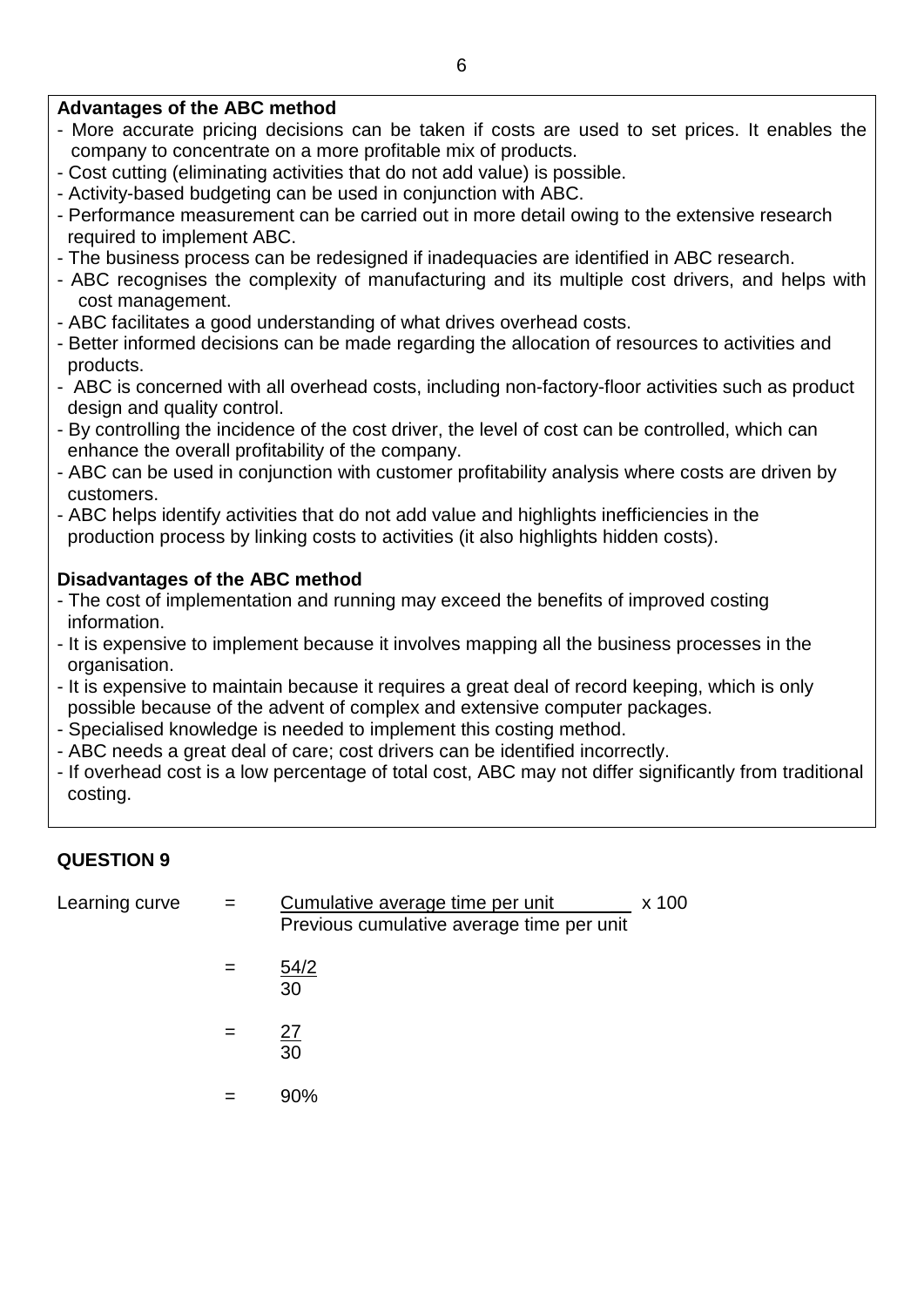| Number               | Total cumulative time   Cumulative average |                            |
|----------------------|--------------------------------------------|----------------------------|
| of units $ $ (hours) |                                            | time per unit (hours)      |
|                      | 30 (given)                                 | 30 (given)                 |
| 2                    | $30 + 24 = 54$                             | 54/2<br>$= 27$             |
| $\overline{4}$       | $24,30 \times 4 = 97,20$                   | $27 \times 0.9 = 24,30$    |
| 8                    | $21,87 \times 8 = 174,96$                  | $24,30 \times 0,9 = 21,87$ |
| 16                   | $19,68 \times 16 = 314,88$                 | $21,87 \times 0.9 = 19,68$ |
| 32                   | $17,71 \times 32 = 566,72$                 | $19,68 \times 0,9 = 17,71$ |

Or:

Cumulative average time per unit to manufacture 16 units =  $30 \times 0.90^4$  = **19,68 hours** Cumulative average time per unit to manufacture 32 units = 30 x 0,90<sup>5</sup> = 17,71 hours

Or:

Use the formula  $Y = ax^b$ :

| $Y = ax^b$                     | $Y = ax^b$                      |
|--------------------------------|---------------------------------|
| $=30(16)^{(\log 0,90/\log 2)}$ | $=30(32)^{(\log 0, 90/\log 2)}$ |
| $=30(16)^{(-0,1054/0,6931)}$   | $=30(32)^{(-0,1054/0,6931)}$    |
| $= 19,6793$ hours              | $= 17,7106$ hours               |
| $\approx$ 19,68 hours          | $\approx$ 17,71 hours           |

Using the table or any formula method, the total time for 16 units =  $19,68 \times 16 = 314,88$  hours.  $\odot$ Using the table or any formula method, the total time for 32 units = 17,71 x 32 = 566,72 hours.  $\circledcirc$ Time taken to manufacture units 17 to  $32 = 2 - 0 = 251,84 \approx 252$  hours

## **Option (4) is therefore correct.**



What does it mean? Instead of typing the "log" key on your calculator, you need to use the "ln" key in order to obtain the correct figures.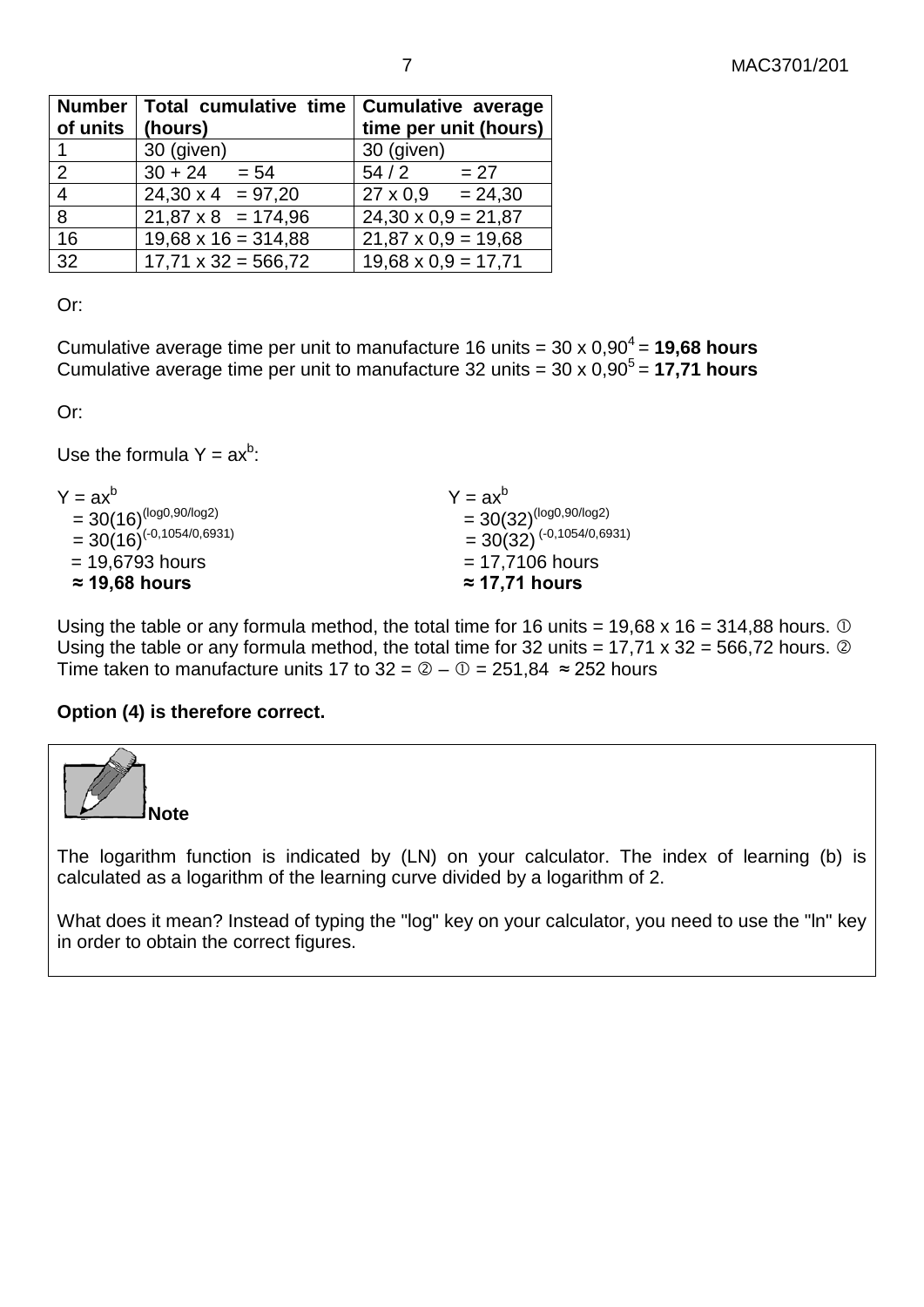#### **QUESTION 10**

Learning curve = Cumulative average time per unit . Previous cumulative average time per unit

Let *x* be equal to the (cumulative average) time per unit for the first unit

| $\circled{0}$ : | 0,8  | $=(x + 5700) \div 2$ |                                                                                                             |
|-----------------|------|----------------------|-------------------------------------------------------------------------------------------------------------|
| ②:              | 0.8x | $=(x + 5700) \div 2$ | (equation $\mathbb D$ was multiplied by x to get $\mathbb Q$ )                                              |
| ③:              | 1.6x | $= x + 5700$         | (equation $\oslash$ was multiplied by 2 to get $\oslash$ )                                                  |
| ④:              | 0.6x | $= 5700$             | (the x on the right side of equation $\circled{0}$ was subtracted<br>from both sides to get $\circled{4}$ ) |

 $x = 9500$  (equation  $\circledcirc$  solved for *x*)

| <b>Number</b><br>of units | <b>Total time (hours)</b>           | <b>Cumulative average</b><br>time per unit (hours) |
|---------------------------|-------------------------------------|----------------------------------------------------|
| 1                         | $= 9500$                            |                                                    |
|                           | (refer to the calculation<br>above) | $= 9500$                                           |
| $\mathcal{P}$             | $9500 + 5700 = 15200$               | $15200/2 = 7600$ or                                |
|                           |                                     | $9500 \times 0.8 = 7600$                           |
| 4                         | 6 080 x 4<br>$= 24320$              | $7600 \times 0.8 = 6080$                           |
| 8                         | 4864 x 8<br>$= 38912$               | $6080 \times 0.8 = 4864$                           |
| 16                        | $3891,20 \times 16 = 62259,20$      | $4864 \times 0.8 = 3891,20$                        |

## **Option (3) is therefore correct**.

## **QUESTION 11**



In this question, the simple regression analysis method (or least squares method) had to be applied. You need not know the specific formulae given in this question. If this method is asked in an examination paper, the formulae will be given to you. However, you need to know the linear equation.

Estimation techniques or models can be used to project cost at different levels of operation by employing the linear equation: y = a + b *x*. *The cost equation y = a +* b *x represents a straight line, where:*

- $y =$  total cost; the dependent variable;
- $a =$  total fixed costs; the intercept on the y-axis;
- $b =$  variable cost per unit of activity; the slope of the straight line;
- *x* = activity level (eg volume of unit manufactured, machine hours, inspection hours, etc); the independent variable.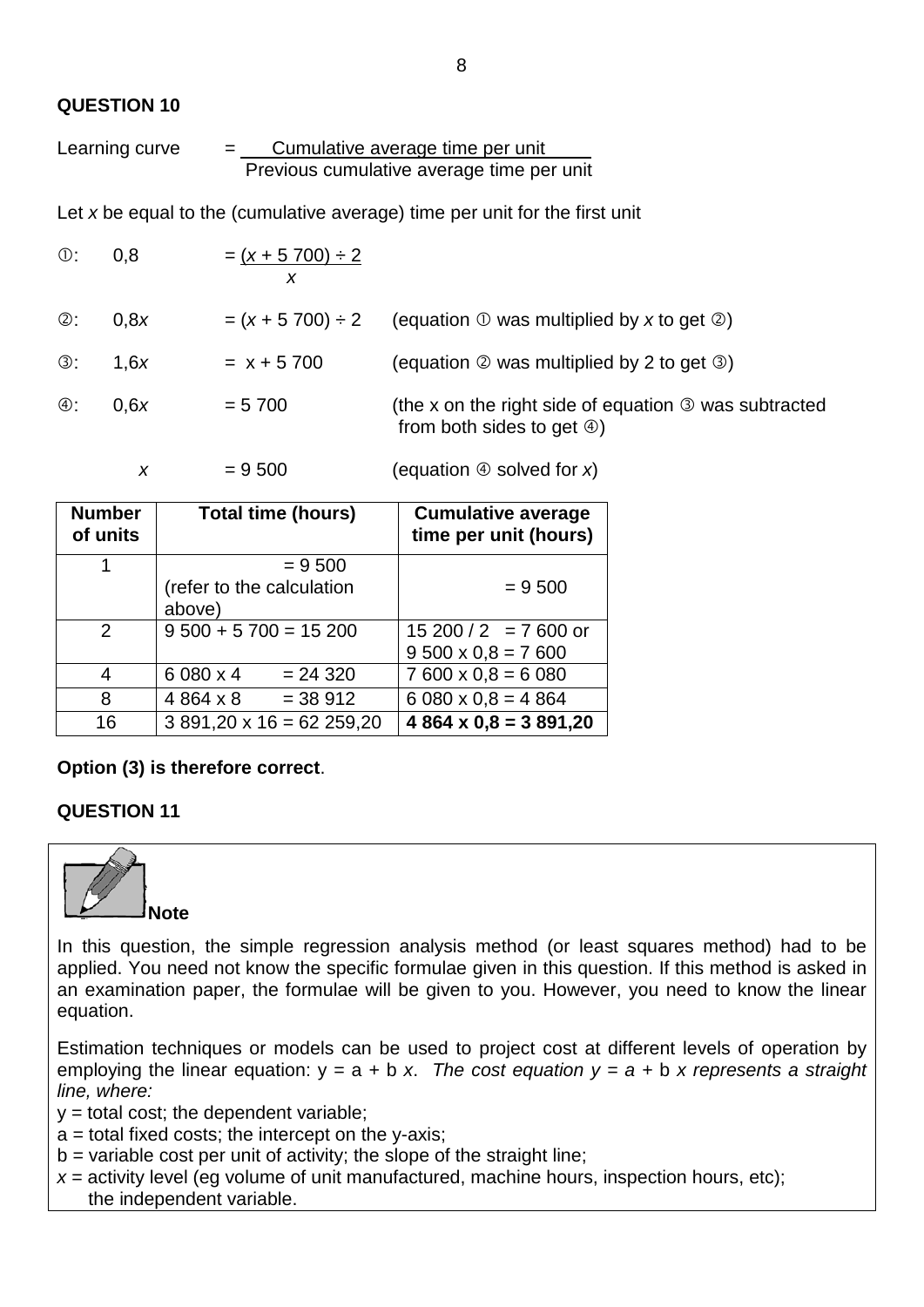

The dependent variable in this question is the sales revenue  $= y$ The independent variable in this question is the number of deliveries  $= x$ 

The "b" represents the slope of the regression line.

The values for *a* and *b* can be found by solving the following equations simultaneously:

| Σν          |  |  |
|-------------|--|--|
| $\Sigma$ xv |  |  |

Σ is the Greek capital letter sigma meaning the ''sum of'' (that is, Σxy means the sum of the result of x multiplied by y).

n is the number of observations (data points).

 $x^2$  is "x" to the power of two, meaning "x" multiplied by itself.

19 200 =  $(ax - 6) + (bx - 1350)$  ① 44 725 000 =  $(a \times 1 \times 350) + (b \times 3 \times 212 \times 500)$  ②  $19,200 = 6a + 1,350b$  (i)  $44\,725\,000 = 1350a + 3212\,500b$  <sup>②</sup> 4 320 000 = 1 350a + 303 750b  $\bigcirc$  (equation  $\bigcirc$  was multiplied by 225<sup>\*</sup>) Subtract equation  $\circledcirc$  from equation  $\circledcirc$ : 44 725 000 = 1 350a + 3 212 500b  $4\,320\,000 = 1\,350a + 303\,750b$  3  $40,405,000 = 0 + 2,908,750b$  (4) Solve equation  $@$ 40 405 000 = 2 908 750b  $b = 13,89$ **Option (1) is therefore correct.**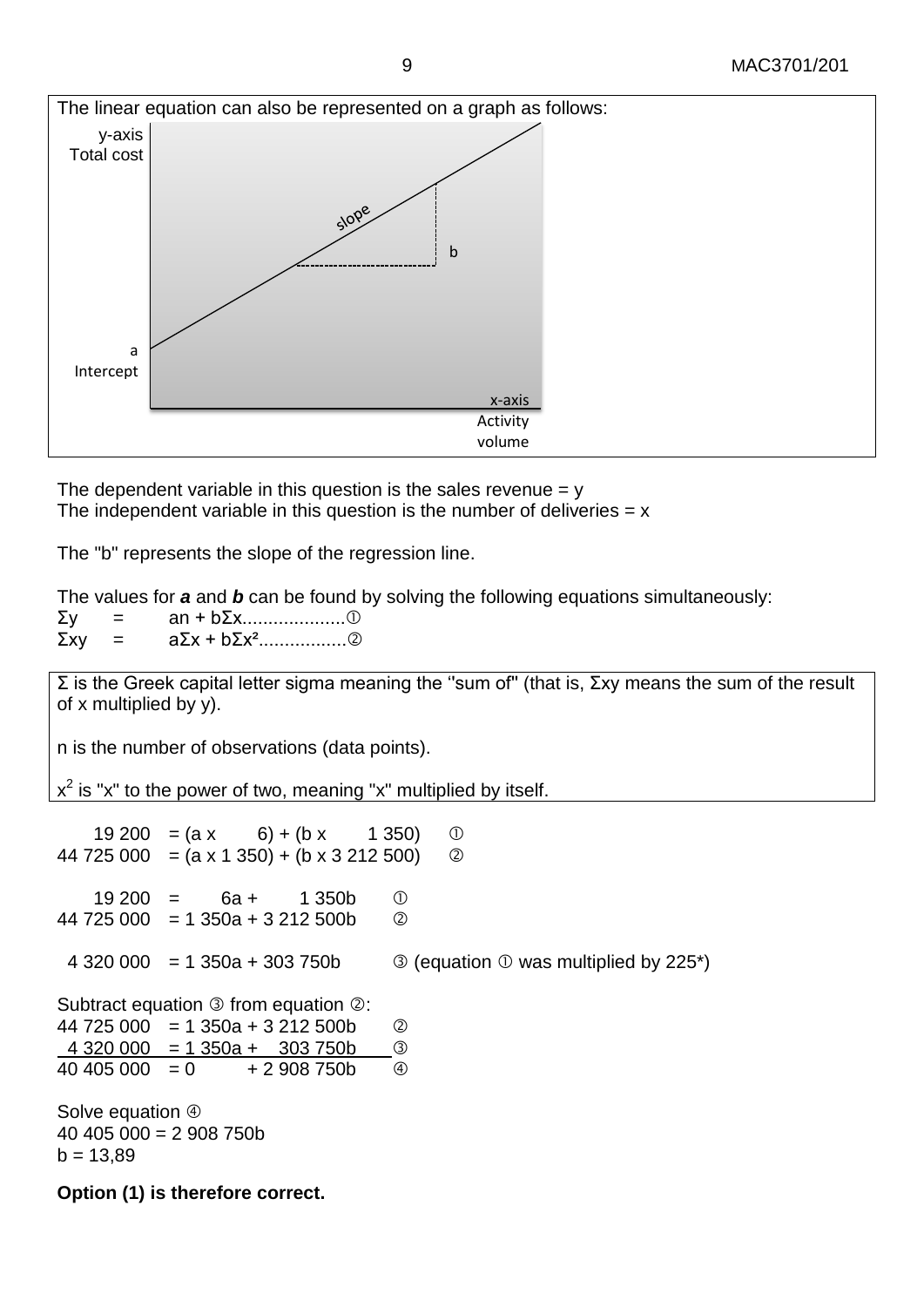| l Note |
|--------|

Why did we multiply equation  $\odot$  by 225?

The aim of using the simultaneous equation method is to solve one variable, namely, a or b. In order to do this, we want to add two equations together or subtract equations from each other and thereby cancel out one variable all together.

If we multiply 6a by 225, it gives us 1 350a. The result is two equations with 1 350a. Now we can subtract the two equations from each other and be left with only one variable to solve, namely b.

#### **QUESTION 12**

 $b = 13,89$  (refer to question 11)

"a" can be solved by substituting "b" into either of the following formulae:

|        |                                                 | a barriot borroa by capolitanity is into official |
|--------|-------------------------------------------------|---------------------------------------------------|
|        |                                                 |                                                   |
|        |                                                 |                                                   |
|        |                                                 |                                                   |
|        | Using equation $\mathbb{O}$ :                   |                                                   |
| 19 200 |                                                 | $= 6a + 1350b$                                    |
| 19 200 |                                                 | $= 6a + 1350(13,89)$                              |
| 19 200 |                                                 | $= 6a + 18751,50$                                 |
|        | $19200 - 18751,50 = 6a$                         |                                                   |
| 448,50 |                                                 | = 6a                                              |
| a      |                                                 | $= 74.75$                                         |
|        |                                                 |                                                   |
|        | $\blacksquare$ l leing aquation $\oslash \cdot$ |                                                   |

| $\cup$ Siriy cyuduoli $\otimes$ . |                               |
|-----------------------------------|-------------------------------|
| 44 725 000                        | $= 1$ 350a + 3 212 500b       |
| 44 725 000                        | $= 1$ 350a + 3 212 500(13,89) |
| 44 725 000                        | $= 1$ 350a + 44 621 625       |
| $44725000 - 44621625 = 1350a$     |                               |
| 103 375                           | $= 1,350a$                    |
| a                                 | $= 76.57$                     |
|                                   |                               |

The difference between the values of "a" is due to rounding the value of "b" to two decimal places.

## **Option (1) is therefore correct.**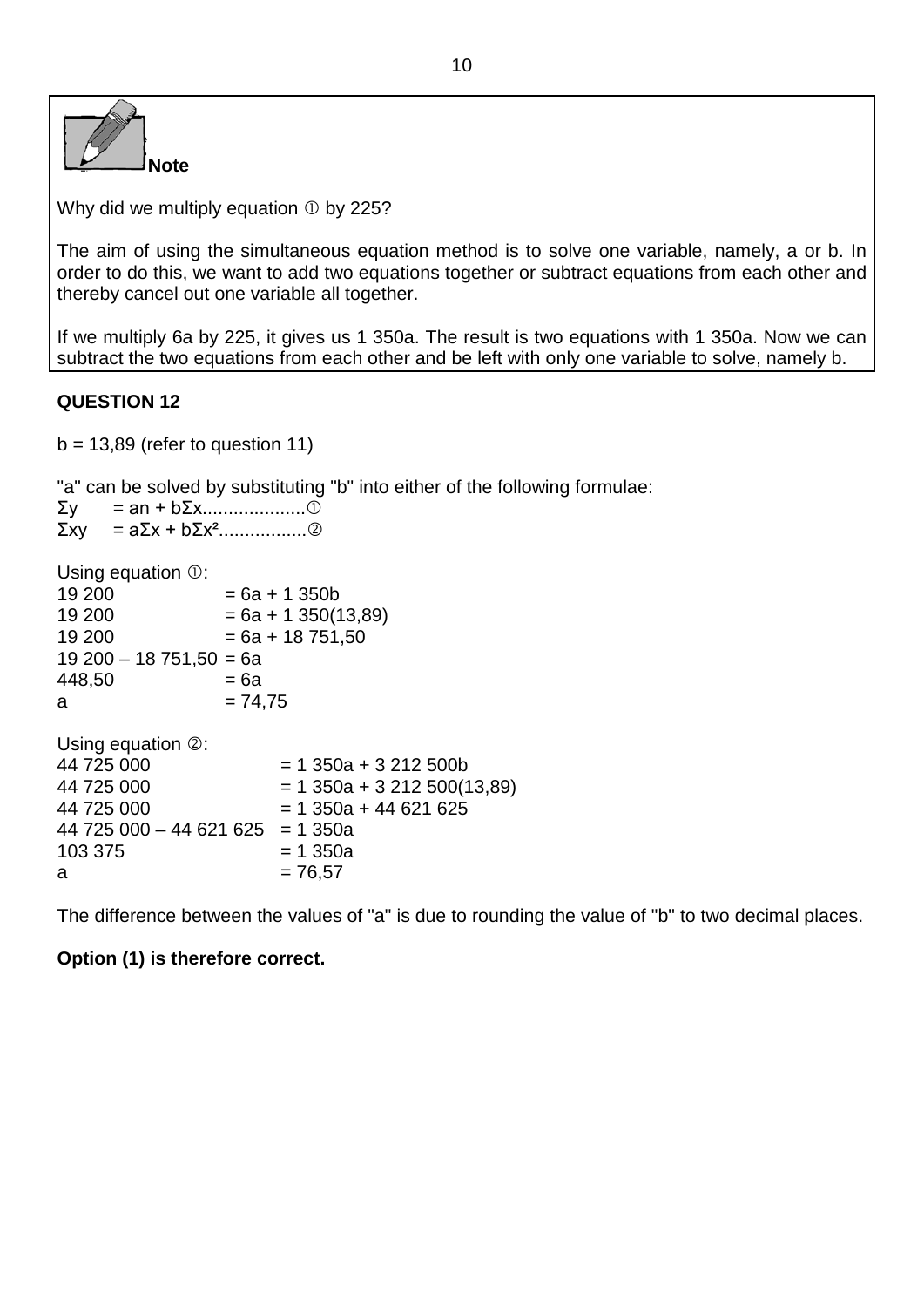#### **QUESTION 13**



The question was set in such a way that it required you to use both the long method and the short-cut method to determine your answer. You need to be familiar with the conditions of the short-cut method.

#### Quantity statement for September 2015 (long method)

| Output  |              | <b>Raw material</b> |                         | <b>Conversion costs</b> |  |
|---------|--------------|---------------------|-------------------------|-------------------------|--|
| (units) | <b>Units</b> | $\%$                | <b>Units</b>            | $\%$                    |  |
|         |              |                     |                         |                         |  |
|         |              |                     |                         |                         |  |
|         |              |                     |                         |                         |  |
| 16 000  |              |                     | 8 0 0 0                 | 50                      |  |
| 59 000  | 59 000       | 100                 | 59 000                  | 100                     |  |
| 75 000  | 59 000       |                     | 67 000                  |                         |  |
| 24 000  | 24 000       | 100                 | 13 200                  | 55                      |  |
| 1 0 0 0 | 1 000        | 100                 | 550                     | 55                      |  |
| 20 000  | 20 000       | 100                 | 13 000                  | 65                      |  |
| 120 000 | 104 000      |                     | 93 750                  |                         |  |
|         |              |                     | <b>Equivalent units</b> |                         |  |

#### **Notes**

 $\degree$  20 000 x 80% = 16 000

Balancing figure

 $\textcircled{3}$  20 000 + 100 000 = 120 000 x 20% = 24 000

Quantity statement for September 2015 (short-cut method)

Step 1 will be to determine whether the conditions for the short-cut method are met.



#### **Conditions for using the short-cut method (MAC3701 MO001)**

It is very important for you to understand that the short-cut method can be used under one condition only:

**ALL the units in the OUTPUT column of the quantity statement should have been subjected to spillage or should have passed the wastage point in THIS (CURRENT) period.** 

This means that the opening WIP, the units started and completed, the closing WIP and the abnormal loss (if any) should all have been included in the calculation of the normal loss units.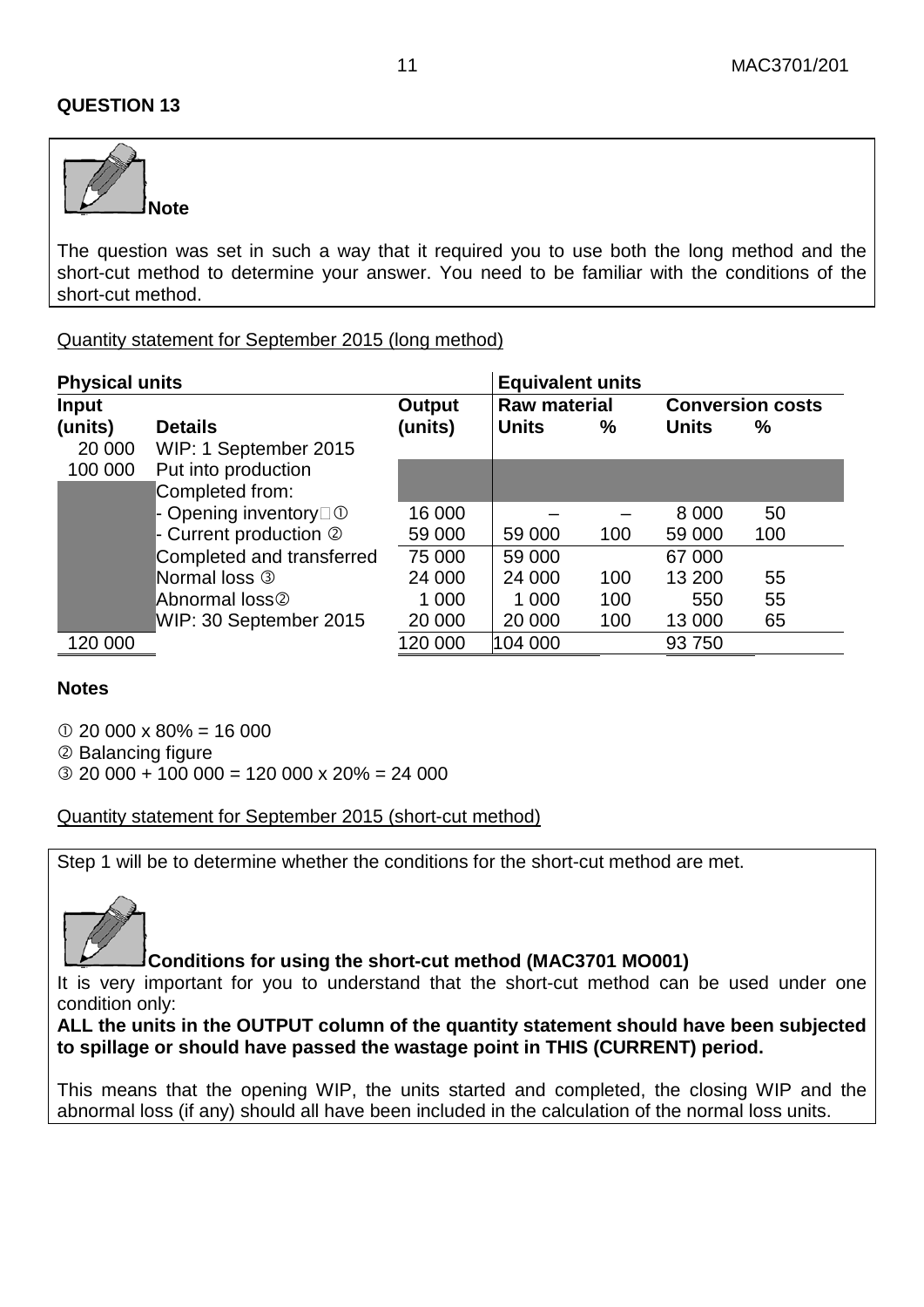## **Test**

Did the WIP for 1 September 2015 reach wastage point? Yes (50% will pass the 55% point). Did the "put into production completed from current production" units, excluding closing WIP reach the wastage point? Yes (always based on an assumption).

Did the WIP for 30 September 2015 reach wastage point? Yes (65% has passed the 55% point).

#### Quantity statement for September 2015 (short-cut method)

| <b>Physical units</b> |                                   |         | <b>Equivalent units</b> |                      |              |                         |  |
|-----------------------|-----------------------------------|---------|-------------------------|----------------------|--------------|-------------------------|--|
| <b>Input</b>          |                                   | Output  |                         | <b>Raw materials</b> |              | <b>Conversion costs</b> |  |
| (units)               | <b>Details</b>                    | (units) | <b>Units</b>            | $\%$                 | <b>Units</b> | $\frac{0}{0}$           |  |
| 20 000                | WIP: 1 September 2015             |         |                         |                      |              |                         |  |
| 100 000               | Put into production               |         |                         |                      |              |                         |  |
|                       | Completed from:                   |         |                         |                      |              |                         |  |
|                       | - Opening inventory $\Box$ $\Box$ | 16 000  |                         |                      | 8 0 0 0      | 50                      |  |
|                       | - Current production 2            | 59 000  | 59 000                  | 100                  | 59 000       | 100                     |  |
|                       | Completed and transferred         | 75 000  | 59 000                  |                      | 67 000       |                         |  |
|                       | Normal loss 3                     | 24 000  |                         |                      |              |                         |  |
|                       | Abnormal loss <sup>®</sup>        | 1 000   | 1 0 0 0                 | 100                  | 550          | 55                      |  |
|                       | WIP: 30 September 2015            | 20 000  | 20 000                  | 100                  | 13 000       | 65                      |  |
| 120 000               |                                   | 120 000 | 80 000                  |                      | 80 550       |                         |  |

#### **Notes**

 $\textcircled{1}$  20 000 x 80% = 16 000

Balancing figure

 $\textcircled{3}$  20 000 + 100 000 = 120 000 x 20% = 24 000

Equivalent units in terms of material for Ukuhlanzi Liquid Ltd for the month of September 2015 are as follows:

> 104 000 units (long method); 80 000 units (short-cut method)

## **Option (3) is therefore correct.**

## **QUESTION 14**



In order to determine the equivalent cost per unit in terms of conversion costs for Ukuhlanzi Liquid Ltd for the month of September 2015, you will need to prepare a production cost statement.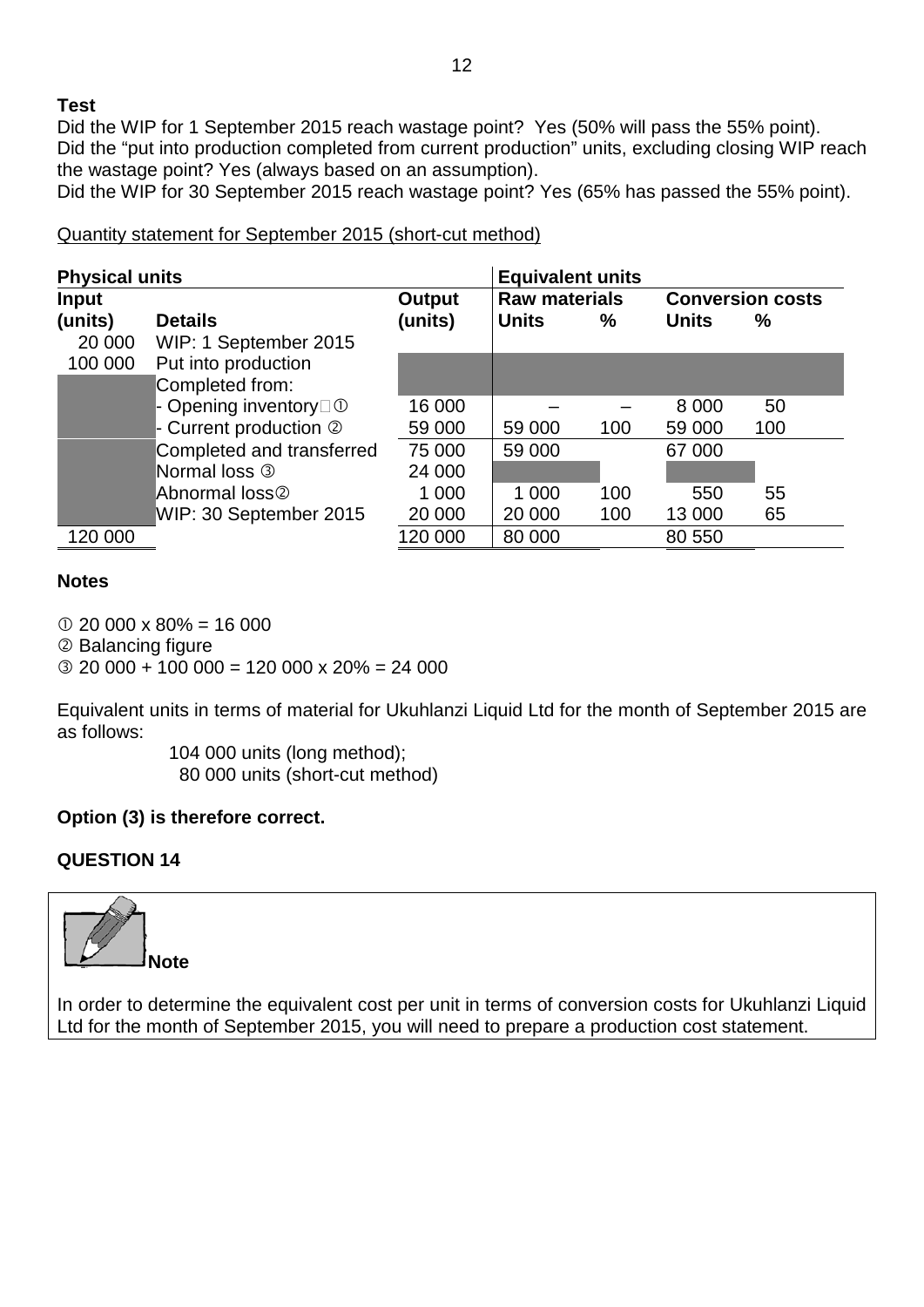#### Production cost statement for September 2015 (long method)

|                                                            | <b>Total</b><br>R | <b>Material</b> | <b>Conversion</b><br>Cost |
|------------------------------------------------------------|-------------------|-----------------|---------------------------|
| Work-in-process: 1 September 2015                          | 193740            |                 |                           |
| Current production cost                                    | 732 550           | 488 800         | 243750                    |
| Total                                                      | R926 290          |                 |                           |
| Equivalent units - per "long-method"<br>quantity statement |                   | 104 000         | 93750                     |
| Equivalent cost per unit                                   | $R7.30 =$         | R4,70           | R <sub>2</sub> ,60        |

#### Production cost statement for September 2015 (short-cut method)

|                                                          | Total<br>R  | <b>Material</b> | <b>Conversion</b><br>cost |  |
|----------------------------------------------------------|-------------|-----------------|---------------------------|--|
| Work-in-process: 1 September 2015                        | 193 740     |                 |                           |  |
| Current production cost                                  | 732 550     | 488 800         | 243 750                   |  |
| Total                                                    | R926 290    |                 |                           |  |
| Equivalent units – per "short-cut" quantity<br>statement |             | 80 000          | 80 550                    |  |
| Equivalent cost per unit                                 | $R9,1361 =$ | R6,11           | R3,0261<br>$\ddot{}$      |  |

The equivalent cost per unit in terms of conversion cost for Ukuhlanzi Liquid Ltd for the month of September 2015 is R2,60 per unit (long method) and R3,0261 per unit (short-cut method).

#### **Option (2) is therefore correct.**

#### **QUESTION 15**

**An announcement was put up on MyUnisa to change option (1). A typing error occurred. We apologise for the inconvenience.**



In order to determine the rand value assigned to the abnormal loss units for Ukuhlanzi Liquid Ltd for the month of September 2015, you need to prepare a cost allocation statement.

Cost allocation statement for September 2015 (long method)

**Calculate the rand value of the normal loss:**  $\Omega$  Normal loss for material: 24 000 x R4,70 = R112 800  $\oslash$  Normal loss for conversion: 13 200 x R2,60 = R 34 320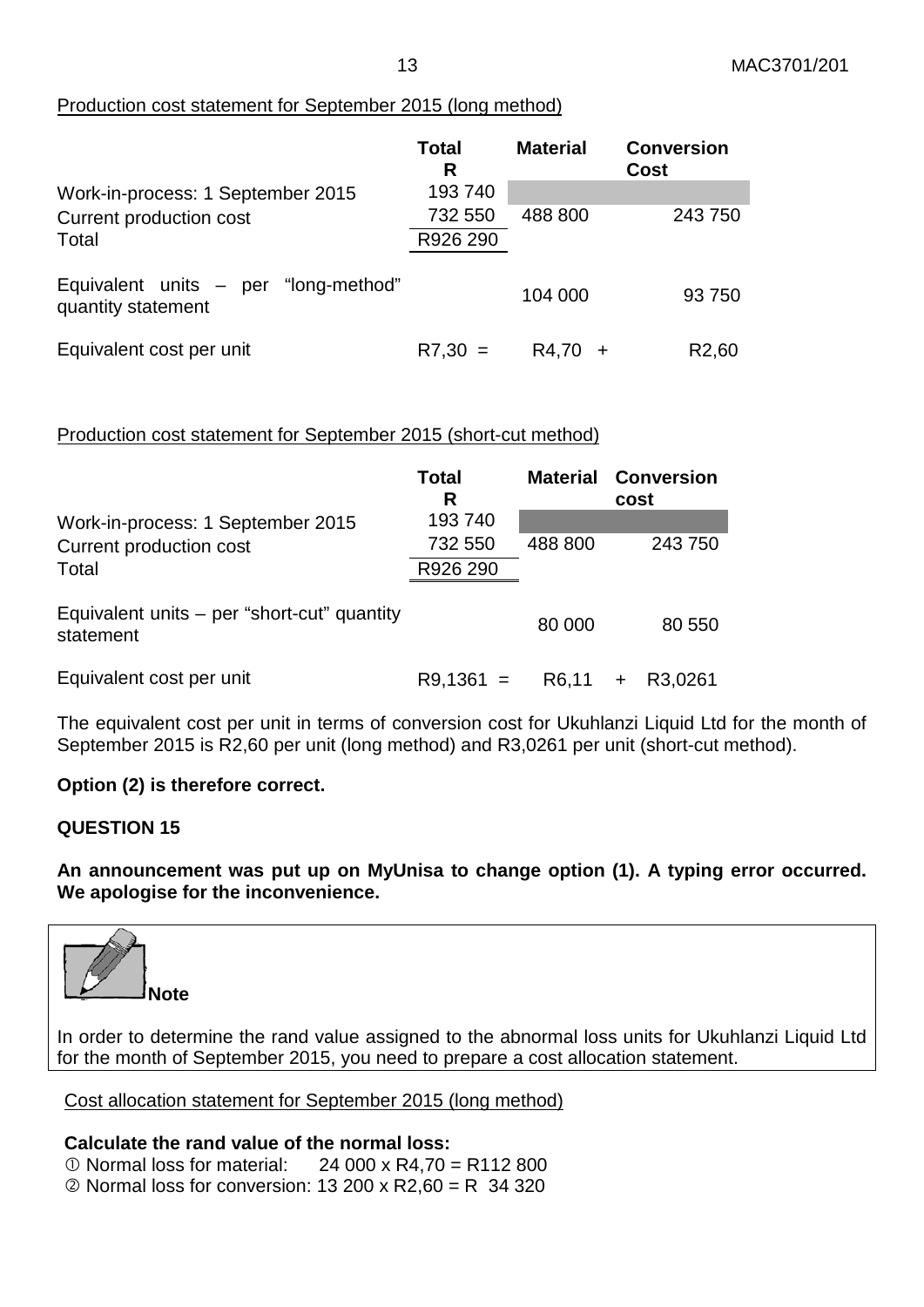# **Allocate the rand value of the normal loss:**

| <b>Material</b>                                                                                                |                             |                                                                                | R                                                                 |
|----------------------------------------------------------------------------------------------------------------|-----------------------------|--------------------------------------------------------------------------------|-------------------------------------------------------------------|
| Completed and<br>transferred                                                                                   | <b>Units</b><br>59 000      | <b>Calculation</b><br>59 000/80 000 x R112 8000                                | 83 190,00                                                         |
| Abnormal loss<br>WIP-30 Sept 2015                                                                              | 1 0 0 0<br>20 000<br>80 000 | 1 000/80 000 x R112 8000<br>20 000/80 000 x R112 8000                          | 1 410,00<br>28 200,00<br>R112 800,00                              |
| Conversion                                                                                                     |                             |                                                                                |                                                                   |
|                                                                                                                | <b>Units</b>                | <b>Calculation</b>                                                             |                                                                   |
| Completed and<br>transferred                                                                                   | 67 000                      | 67 000/80 550 x R34 3202                                                       | 28 546,74                                                         |
| Abnormal loss                                                                                                  | 550                         | 550/80 550 x R34 3202                                                          | 234,34                                                            |
| WIP-30 Sept 2015                                                                                               | 13 000                      | 13 000/80 550 x R34 3202                                                       | 5 538,92                                                          |
|                                                                                                                | 80 550                      |                                                                                | R34 320,00                                                        |
| WIP: 1 September 2015<br><b>Material</b><br><b>Conversion cost</b><br>Completed and transferred<br>Material:   |                             | 59 000 x R4,70                                                                 | 193 740,00<br>135 500,00<br>58 240,00<br>563 236,74<br>277 300,00 |
| Conversion cost:                                                                                               |                             | 67 000 x R2,60                                                                 | 174 200,00                                                        |
| Normal loss:<br>Abnormal loss<br>Material:<br>Conversion cost:<br>$\qquad \qquad \blacksquare$<br>Normal loss: |                             | $(R83 190 + R28 546,74)$<br>1 000 x R4,70<br>550 x R2,60<br>(R1 410 + R234,34) | 111 736,74<br>7 774,34<br>4 700,00<br>1 430,00<br>1 644,34        |
| WIP: 30 September 2015<br>Material:<br>Conversion cost:<br>Normal loss:                                        |                             | 20 000 x R4,70<br>13 000 x R2,60<br>(R28 200 + R5 538,92)                      | 161 538,92<br>94 000,00<br>33 800,00<br>33 738,92                 |
|                                                                                                                |                             |                                                                                | R926 290,00                                                       |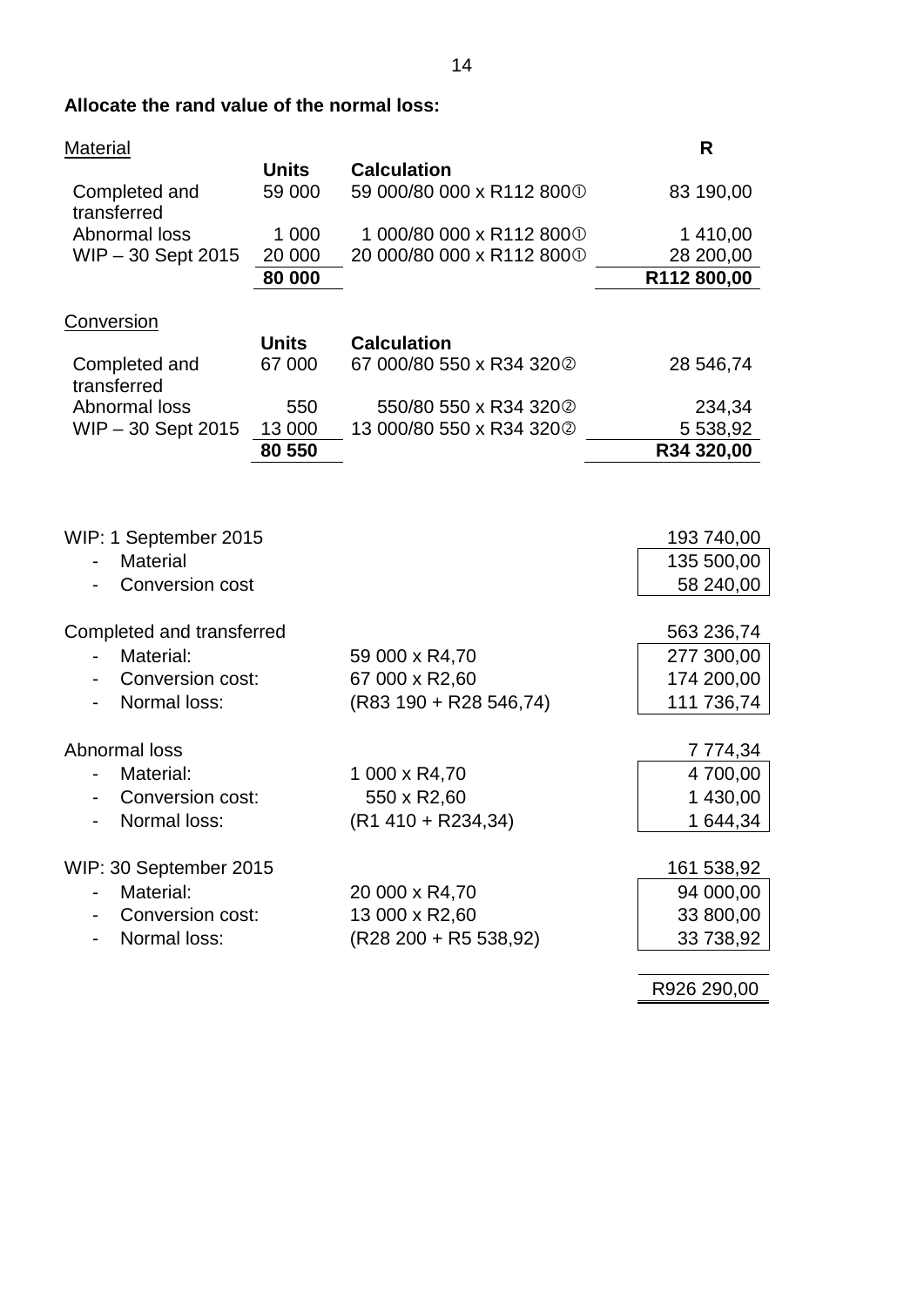#### Cost allocation statement for September 2015 (short-cut method)

|                  | R           |
|------------------|-------------|
|                  | 193 740,00  |
|                  | 135 500,00  |
|                  | 58 240,00   |
|                  |             |
|                  | 563 238,70  |
| 59 000 x R6,11   | 360 490,00  |
| 67 000 x R3,0261 | 202 748,70  |
|                  |             |
|                  | 7 774,36    |
| 1 000 x R6,11    | 6 110,00    |
| 550 x R3,0261    | 1 664,36    |
|                  |             |
|                  | 161 539,30  |
| 20 000 x R6,11   | 122 200,00  |
| 13 000 x R3,0261 | 39 339,30   |
|                  |             |
|                  | R926 292,36 |
|                  |             |

The difference is due to rounding.

The total value assigned to the abnormal loss units of Ukuhlanzi Liquid Ltd for the month of September 2015 is R7 774,34 (long method) and R7 774,36 (short-cut method).

#### **Option (1) is therefore correct.**

#### **QUESTION 16**

Quantity statement for September 2015

| <b>Physical units</b> | <b>Equivalent units</b>   |         |              |                     |              |                           |  |
|-----------------------|---------------------------|---------|--------------|---------------------|--------------|---------------------------|--|
| <b>Input</b>          |                           | Output  |              | <b>Raw material</b> |              | <b>Conversion</b><br>cost |  |
| (units)               | <b>Details</b>            | (units) | <b>Units</b> | $\%$                | <b>Units</b> | %                         |  |
| 20 000                | WIP: 1 September 2015     |         |              |                     |              |                           |  |
| 100 000               | Put into production       |         |              |                     |              |                           |  |
|                       | Completed and transferred | 75 000  | 75 000       | 100                 | 75 000       | 100                       |  |
|                       | Normal loss 1             | 20 000  | 20 000       | 100                 | 20 000       | 100                       |  |
|                       | Abnormal loss 2           | 5 0 0 0 | 5 0 0 0      | 100                 | 5 0 0 0      | 100                       |  |
|                       | WIP: 30 September 2015    | 20 000  | 20 000       | 100                 | 13 000       | 65                        |  |
| 120 000               |                           | 120 000 | 120 000      |                     | 113 000      |                           |  |

#### **Notes**

 $\textcircled{120}$  000 – 20 000 = 100 000 x 20% = 20 000 2 Balancing figure

The equivalent units in terms of material for Ukuhlanzi Liquid Ltd for the month of September 2015 are 120 000 units.

## **Option (2) is therefore correct.**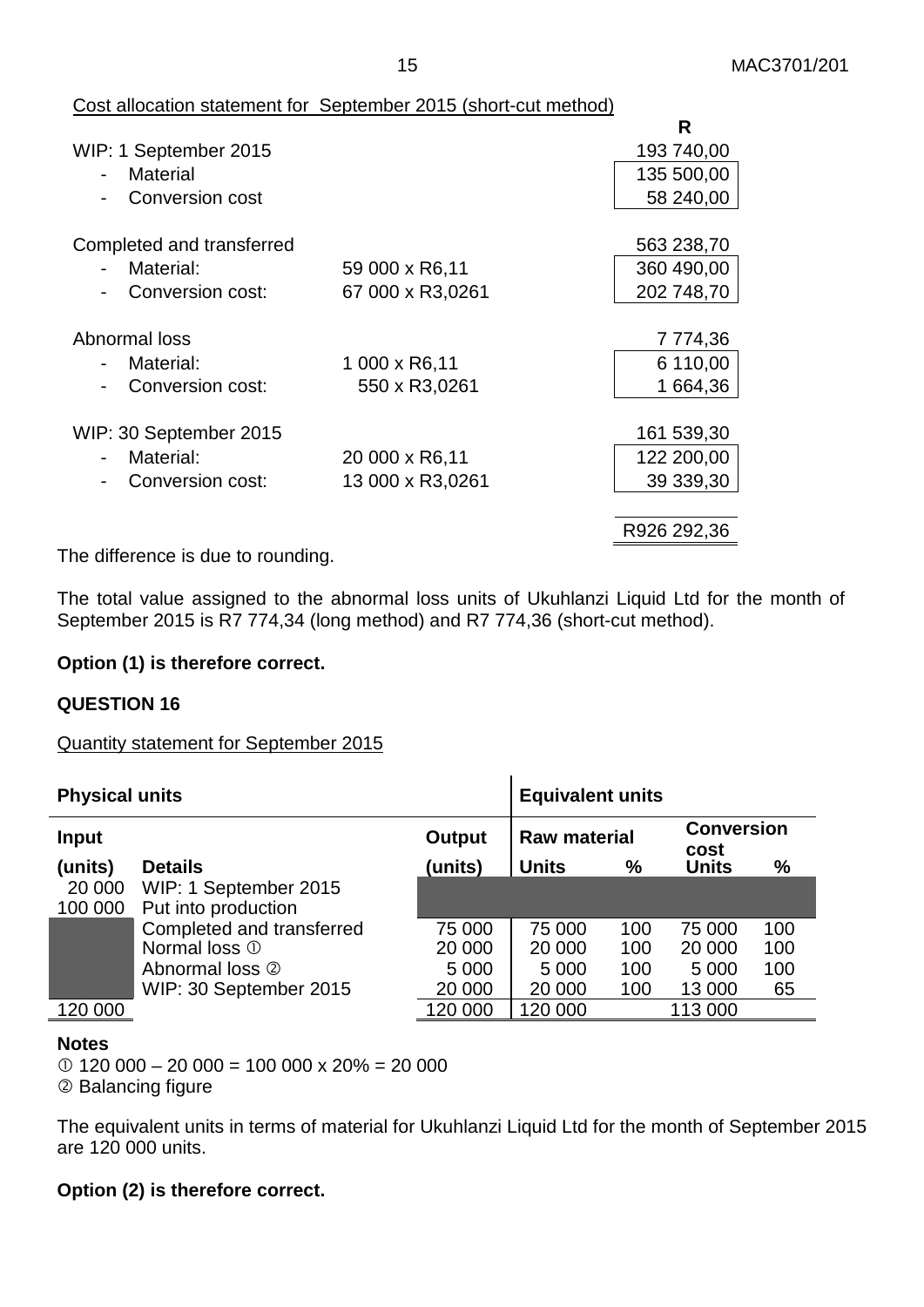#### **CALCULATIONS FOR QUESTION 17 TO 20**



Joint costs are all the common costs incurred prior to the split-off point. These include all materials, labour and overheads incurred to yield the products at the split-off point.

The method for allocating joint cost in this question has been given as the net realisable sales value (NRV at split-off) method. According to this method, the market value of the final product is taken and reduced by any costs incurred for processing of the product beyond the split-off point and by any selling and distribution costs incurred to sell the final product. These NRV's are then used to establish the ratio in which the joint costs are to be apportioned. In this way, an estimated market value (net of all further costs) for the product at the split-off point is achieved. One therefore has to work back from the market value of the final product to determine an estimated market value at the split-off point (refer to study unit 19 of the study guide for MAC2601 for revision purposes).

# **E F G H R R R R** Sales 576 000,00 219 111,11 38 400,00 320 000,00 Less: Further processing cost 120 000,00 115 000,00 0,00 10 000,00 NRV at split-off 456 000,00 104 111,11 38 400,00 310 000,00 **Less: Apportioned ioint** cost (refer to calculations below) 323 223,60 73 802,40 27 241,20 219 732,80 Raw material  $\overline{0}$  125 475,00 28 650,00 10 575,00 85 300,00 Initial processing cost  $\oslash$  | 197 748,60 45 152,40 16 666,20 134 432,80 **Profit R132 776,40 R30 308,71 R11 158,80 R90 267,20**

#### **Sales: Further processing of products E, F and H**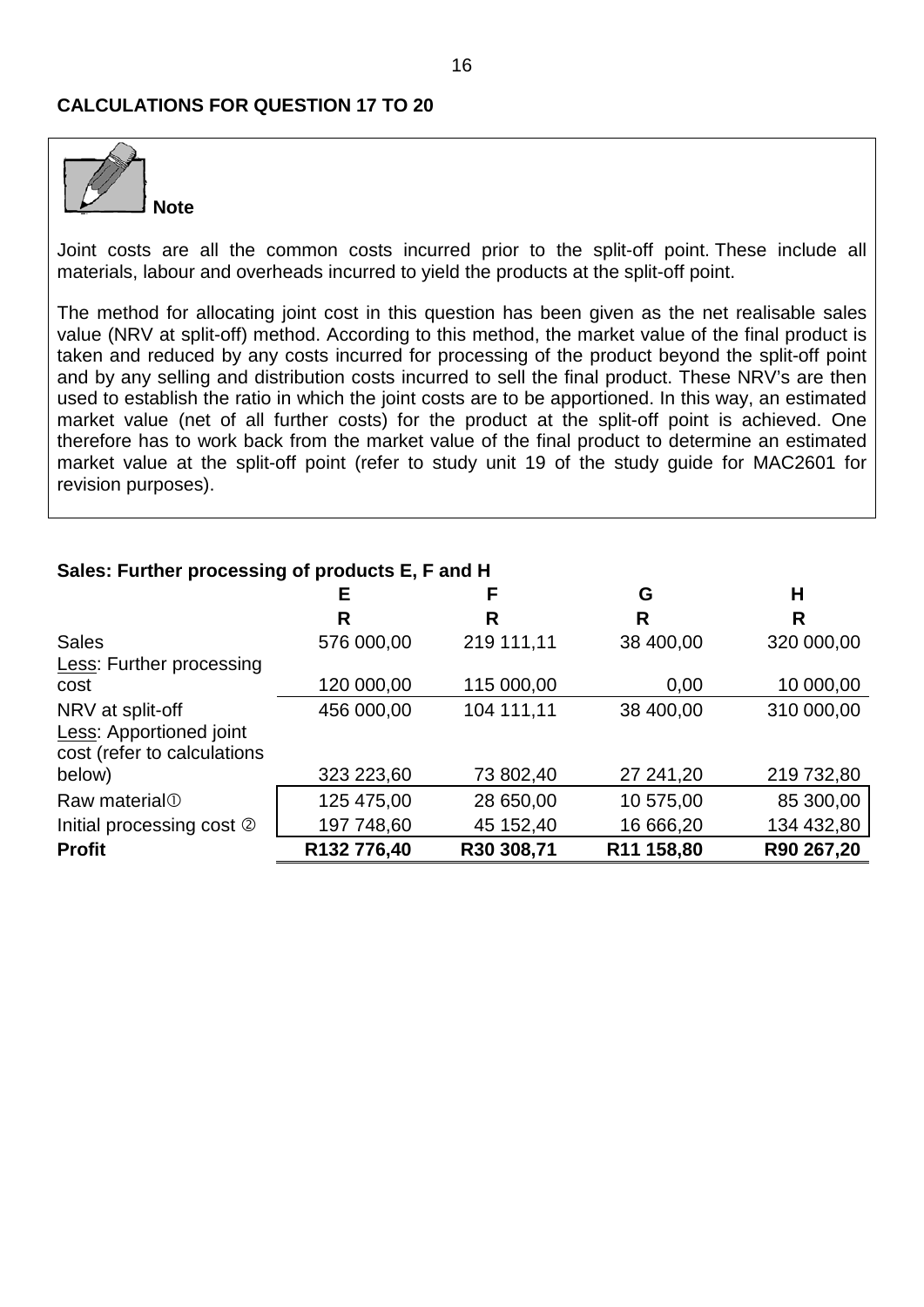# **Sales: All four products at split-off point without further processing**

|                                | Е           |            | G          | н          |
|--------------------------------|-------------|------------|------------|------------|
|                                | R           | R          | R          |            |
| <b>Sales</b>                   | 315 000,00  | 136 000,00 | 38 400,00  | 264 000,00 |
| <b>Less: Apportioned joint</b> |             |            |            |            |
| cost (refer to calculations    |             |            |            |            |
| below)                         | 323 223,60  | 73 802,40  | 27 241,20  | 219 732,80 |
| Raw material 1                 | 125 475,00  | 28 650,00  | 10 575,00  | 85 300,00  |
| Initial processing cost 2      | 197 748,60  | 45 152,40  | 16 666,20  | 134 432,80 |
| Profit(loss)                   | (R8 223,60) | R62 197,60 | R11 158,80 | R44 267,20 |

Calculations for apportionment of joint costs according to the net realisable value (NRV) method:

|    | Sales (R)  | <b>Additional</b><br>cost(R) | NRV at split-<br>off point (R) | Percentage | <b>1</b> Raw<br>material (R) | 2 Initial<br>processing<br>cost(R) |
|----|------------|------------------------------|--------------------------------|------------|------------------------------|------------------------------------|
| E. | 576 000,00 | 120 000,00                   | 456 000,00                     | 50,19%     | 125 475,00                   | 197 748,60                         |
| F  | 219 111,11 | 115 000,00                   | 104 111,11                     | 11,46%     | 28 650,00                    | 45 152,40                          |
| G  | 38 400,00  | 0,00                         | 38 400,00                      | 4,23%      | 10 575,00                    | 16 666,20                          |
| H  | 320 000,00 | 10 000,00                    | 310 000,00                     | 34,12%     | 85 300,00                    | 134 432,80                         |
|    |            |                              | R908 511,11                    |            | R250 000,00                  | R394 000,00                        |

## **QUESTION 17**

Refer to the calculations above.

If the current intention is proceeded with and joint costs are apportioned using net realisable value (NRV) at the split-off point, the profit of product F is R30 308,71.

## **Option (1) is therefore correct.**

## **QUESTION 18**

Refer to the calculations above.

Total cost of product  $H =$  Allocated joint cost  $+$  Further processing cost  $=$  R219 732,80 + R10 000  $= R229 732,80$ 

## **Option (2) is therefore correct.**

#### **QUESTION 19**

Refer to the calculations above.

If the alternative strategy is used, the **loss** for product E is R8 223,60.

## **Option (3) is therefore correct.**

**QUESTION 20**